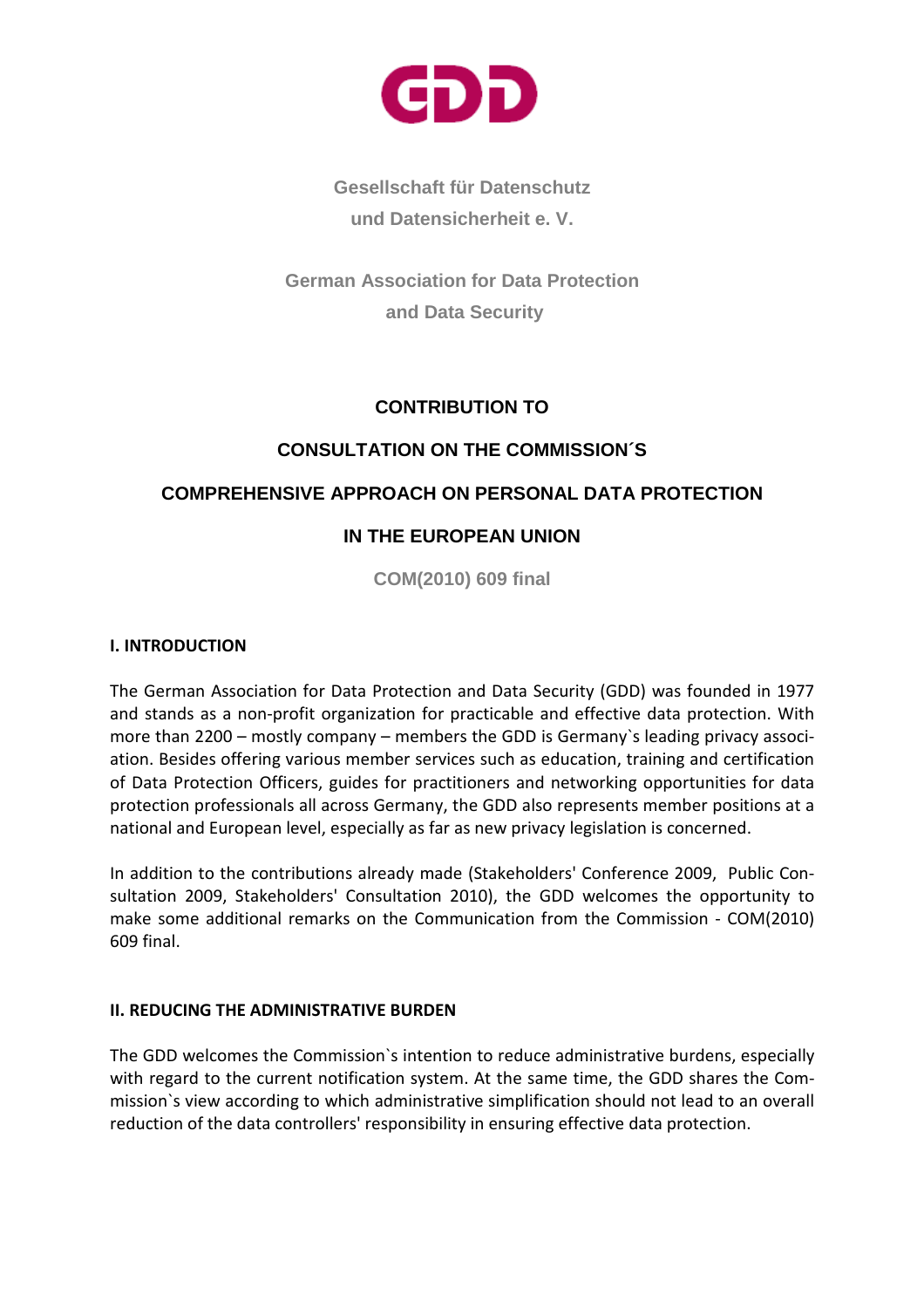In previous contributions the GDD already pointed out the necessity to improve internal control mechanisms and welcomes the Commission`s intention to spell out appropriate obligations in more detail.

From a GDD point of view, the reduction of administrative burdens can be balanced by strengthening the role of the Data Protection Officer. Appointing a Data Protection Officer is not an additional burden for controllers. Companies in Member States have to comply with data protection law anyway and "somebody has to do the job".

# III. STRENGTHENING THE ROLE OF THE DATA PROTECTION OFFICER (DPO)

### 1. Perspective of the Commission

According to Communication COM(2010) 609 final, the Commission will consider to enhance data controllers' responsibility by

- making the appointment of an independent Data Protection Officer mandatory, while reflecting on the appropriate threshold to avoid undue administrative burdens, particularly on small and micro-enterprises;
- harmonising the rules related to the Data Protection Officer`s tasks and competences.

### 2. Mandatory Data Protection Officer

### a) Growing acceptance of the DPO around the world

As expressed in previous GDD contributions, Germany has made good experiences with the Data Protection Officer within the past 30 years and DPOs are becoming increasingly accepted by Member States and by companies around the world.

On the occasion of the 31st International Conference on Data Protection and Privacy data protection authorities from over 50 countries approved the "Madrid Resolution" on international privacy standards. One of the most relevant chapters of the document is the one that refers to proactive measures. It includes the recommendation to appointment Data Protection or Privacy Officers, with adequate qualifications, resources and powers for exercising their supervisory functions adequately.

# b) Appropriate threshold

Making the DPO mandatory at EU level could help to achieve the goal of improving internal control mechanisms. The GDD agrees with the Commission on the necessity of avoiding undue administrative burdens, particularly on small and micro-enterprises. However, the number of persons employed for the purpose of processing personal data is only one of several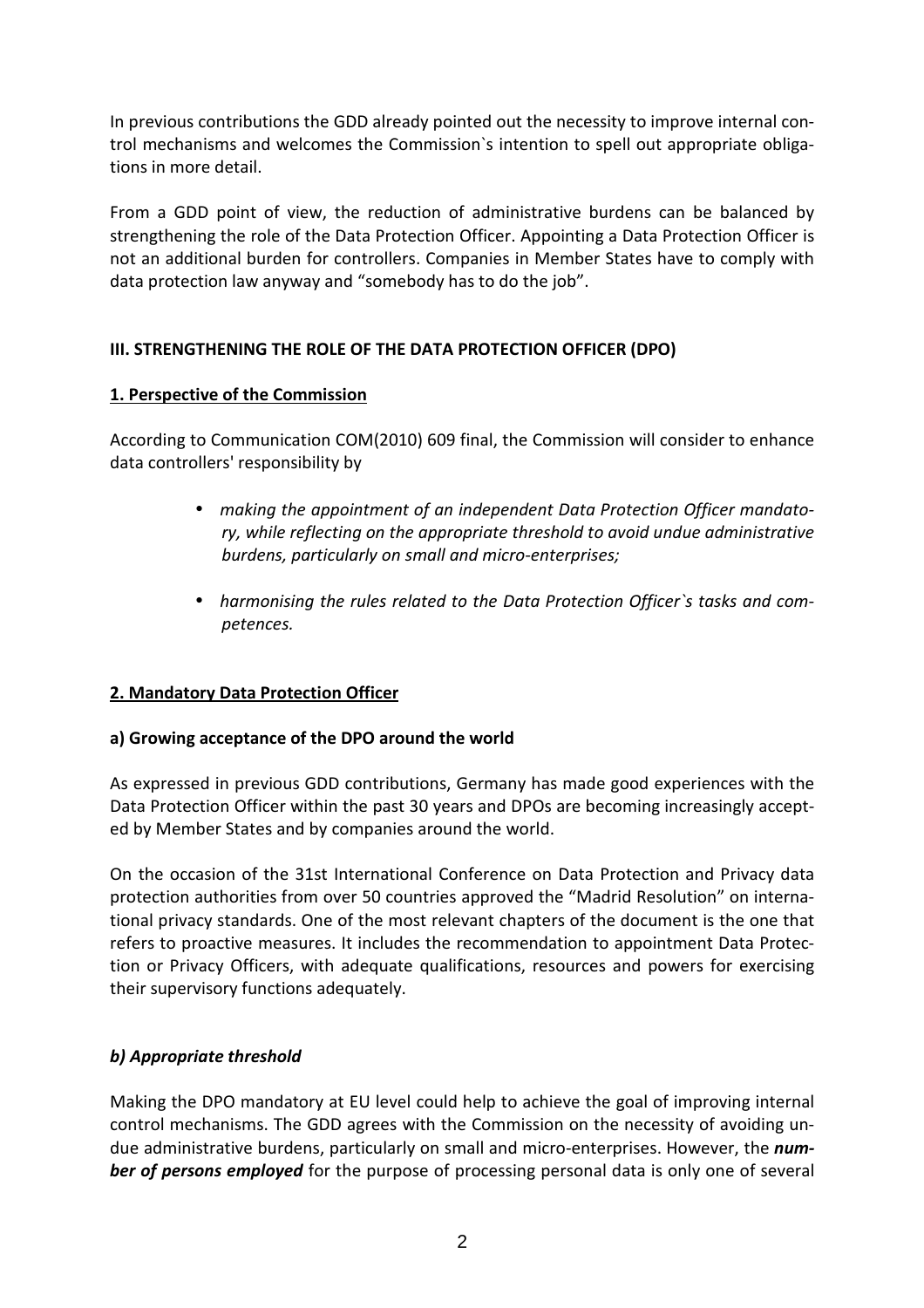factors that should be taken into account. After all, the risks to the rights and freedoms of the data subjects depend on the circumstances of the individual case.

With regard to a possible obligation to appoint a Data Protection Officer, the GDD suggests to also take into account the following criteria:

## • Amount of personal data being processed

Companies processing large amounts of personal data are more likely to put the rights and freedoms of the data subjects at risk than companies only dealing with a minimum of personal data. Generally, companies where the processing of personal data is a major part of the overall business purpose (e.g. internet or telecommunication service providers) have a higher risk potential, because of the large amounts of personal data being processed.

The same applies to companies processing personal data on behalf of their clients. The GDD agrees with the Commission that internal control mechanisms are especially important "in those increasingly common cases where data controllers delegate data processing to other entities (e.g. processors)." Even if the controller remains responsible in such cases, it is essential to have a knowledgeable contact person within the processor.

## • Purpose of processing operations

A higher risk potential could also be attributed to companies which commercially carry out automated processing of personal data for the purpose of transferring them to other parties (e. g. companies trading mailing lists). The same applies to organizations processing personal data for market or opinion research purposes.

Generally, the profiling of personal data  $-$  e.g. by credit agencies  $-$  involves specific risks for the rights and freedoms of the data subjects.

### • Sensitivity of data

According to the German Federal Data Protection Act (BDSG), the obligation to appoint a DPO applies in all cases where prior checking is required. That may include the processing of sensitive data according to Article 8 (1) of EU Directive (95/46/EC). Health data, for example, are being processed not only by hospitals but also by insurance companies. Also the financial sector highly depends on a confidential handling of personal data (e. g. with regards to bank or credit card information).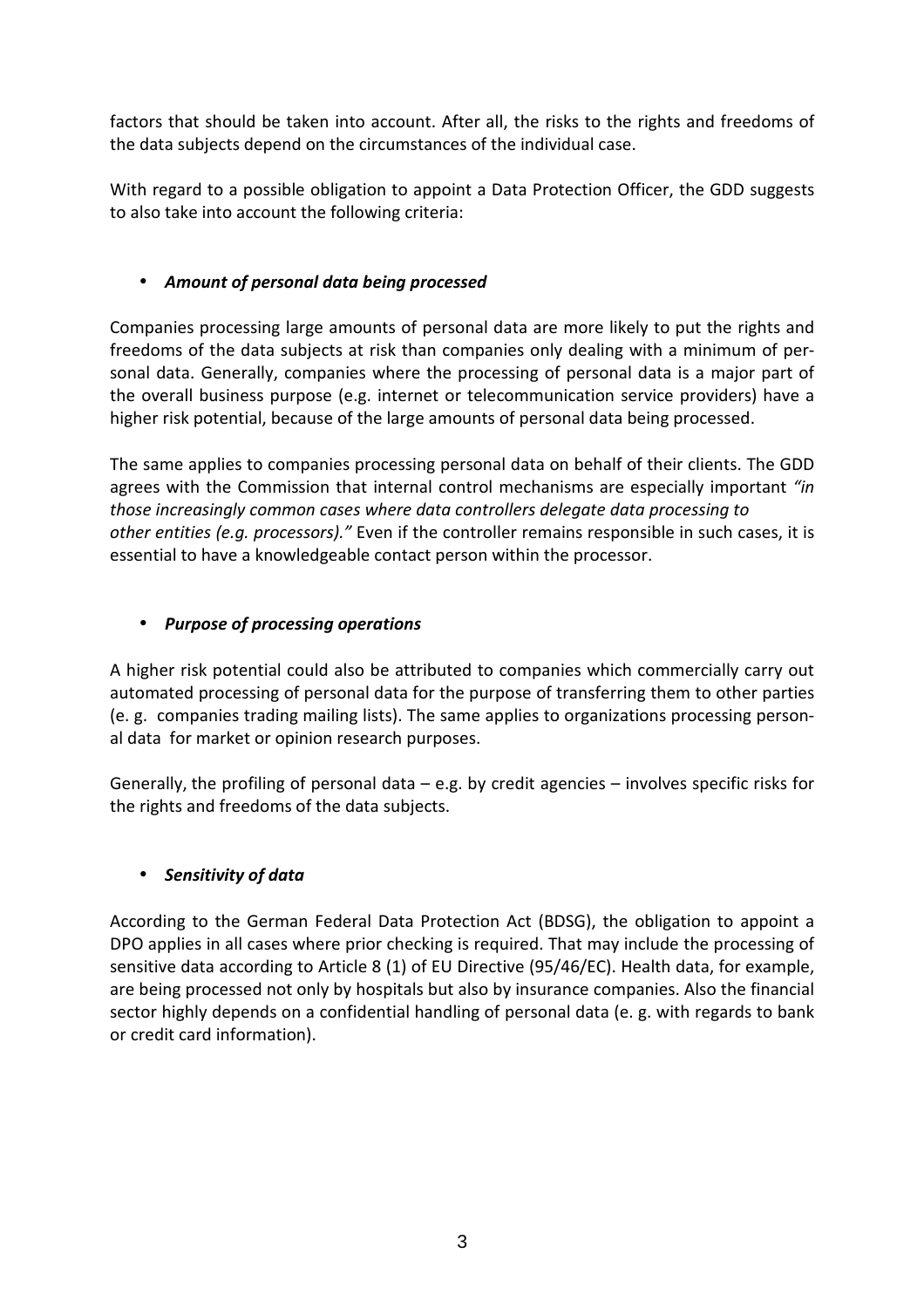#### c) Alternative: The DPO as an option

In case the Commission decides not in favor of a mandatory DPO, the GDD recommends the following:

Also with regard to harmonization, the function of DPO should be reflected in the laws of each Member State, at least as an option. This view is also shared by the French organization AFCDP (Association Française des Correspondants à la Protection des Données). In France, since the data protection law has made this function optional to data controllers, the number of DPOs but also of other data protection professionals has grown, to the benefit of the protection of personal data and the spreading of a culture of privacy in the country.

Companies making use of the option to appoint a DPO should benefit from real incentives, since the DPO will ensure more effective data protection, thus unburden the DPA.

### 2. Harmonizing / specifying the role of the DPO

The Directive 95/46/EC is not very specific with regard to the role of DPOs, their appointment, their tasks, their independent status and their qualifications. German law includes much more detailed information on the role of the DPO which may serve the Commission as a source of information (for an overview see article by Christoph Klug, Improving selfregulation through - law-based - Corporate Data Protection Officials; available at http://www.gdd.de/international/english).

In addition, the GDD would like to make the following recommendations:

**Appointment:** In some Member States there is an obligation to register the appointed DPO with the Data Protection Authority (DPA). Some DPAs keep a list of the appointed DPOs which is publicly available. In favor of harmonization and transparency for DPAs and data subjects an EU wide obligation to register the appointed DPO with the competent DPA could be considered.

**Tasks and duties:** The GDD once again (see previous contributions) emphasizes the necessity to clarify that generally prior information of the DPO about all processing operations involving personal data and – where necessary – prior checking are legally binding requirements.

The recent revision of the e-Privacy Directive introduced a mandatory personal data breach notification covering, however, only the telecommunications sector. This provision was already transposed in German law. The German legislator even went a step further by amending a general provision on breach notification to the Federal Data Protection Act (Section 42a BDSG) which covers the entire private sector. Given the fact that the Commission will examine the modalities for extending the obligation to notify personal data breaches to other sectors, it should be clarified that the DPO should belong to the prevention and emergency team and that the DPO should become involved in the notification procedure.

**Complete independence:** In order to enable the DPOs to perform their job effectively they have to be guaranteed the necessary powers, means, premises, facilities, equipment and